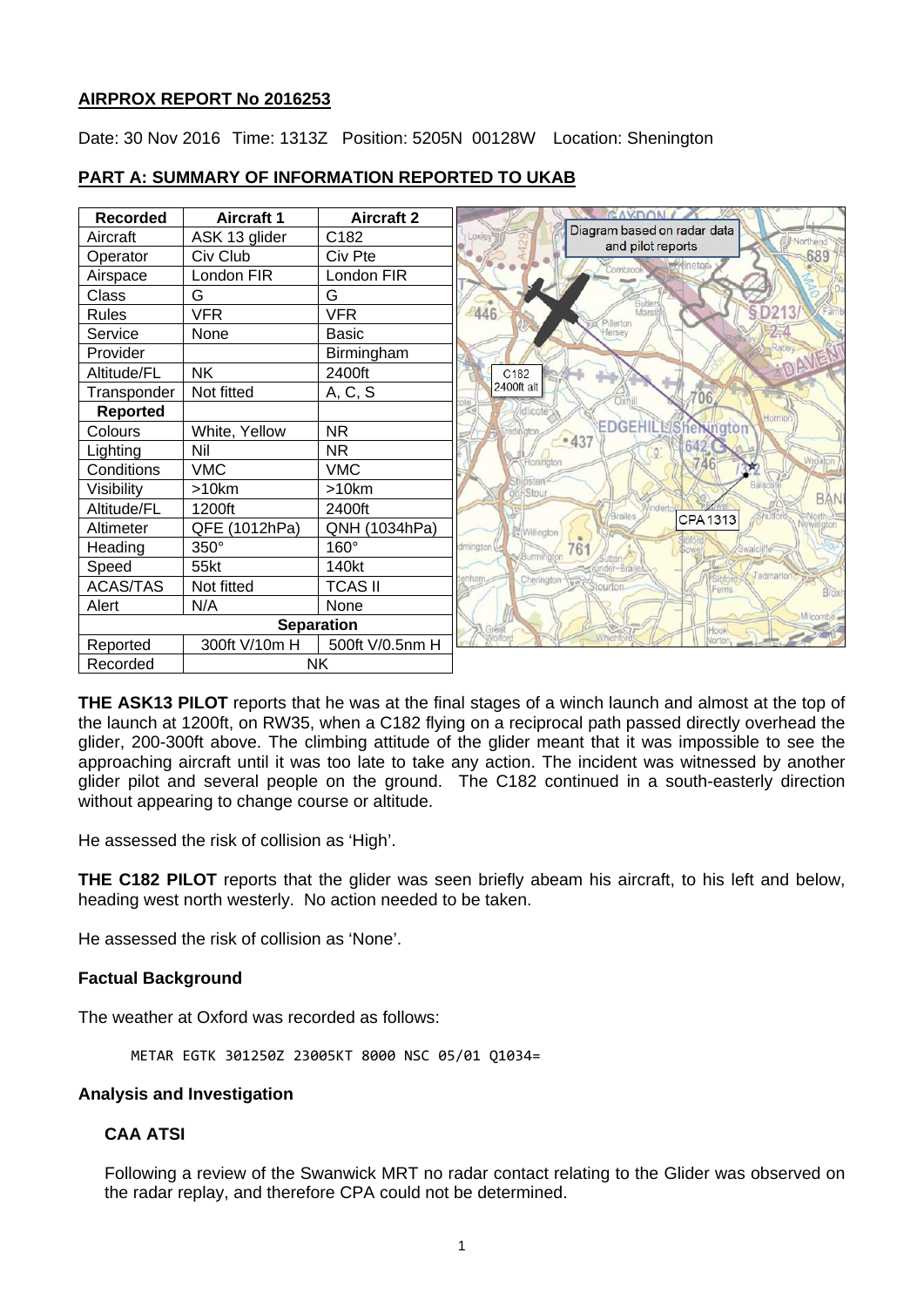An aircraft identified as a C182 was observed on the radar replay on a track which took it over the gliding site at Shenington. The C182 maintained an indicated altitude of 2400ft. The aircraft had been in communications with Birmingham Radar, and at 1304:33 the aircraft was advised that the gliding site at Snitterfield was notified as active, which was acknowledged by the pilot, who advised he would be on the lookout for gliders.

Snitterfield is a gliding site located 13nm north-west of Shenington Gliding site and operates under the terms of a Letter of Agreement (LoA) with Birmingham ATC, and who are therefore aware of when the site is active. No such LoA exists between Birmingham ATC and Shenington Gliding Site. An illustrative graphic showing the track of the C182 is included below.



# **UKAB Secretariat**

The ASK 13 and C182 pilots shared an equal responsibility for collision avoidance and not to operate in such proximity to other aircraft as to create a collision hazard<sup>[1](#page-1-0)</sup>. The C182 pilot was required to give way to the glider.<sup>[2](#page-1-1)</sup> An aircraft operated on or in the vicinity of an aerodrome shall conform with or avoid the pattern of traffic formed by other aircraft in operation[3.](#page-1-2)

#### **Comments**

#### **BGA**

It is disappointing to see yet another direct overflight of an active winch site significantly below the promulgated maximum launch altitude, despite recent efforts to publicise the associated risks. The rate and angle of climb of a glider on a winch launch combined with the poor visibility over the nose of many light aircraft means that they would be unlikely to sight each other if they were on a collision course.

Only a small lateral deviation is necessary to avoid the possibility of flying right through a winch launch in progress and the half-mile or so of high-tensile steel cable associated with it. The consequences of such an intersection don't need much imagination to realise.

 $\overline{a}$ 

<span id="page-1-0"></span><sup>1</sup> SERA.3205 Proximity.

<span id="page-1-1"></span><sup>2</sup> SERA.3210 Right-of-way (c)(2) Converging.

<span id="page-1-2"></span><sup>&</sup>lt;sup>3</sup> SERA.3225 Operation on and in the Vicinity of an Aerodrome.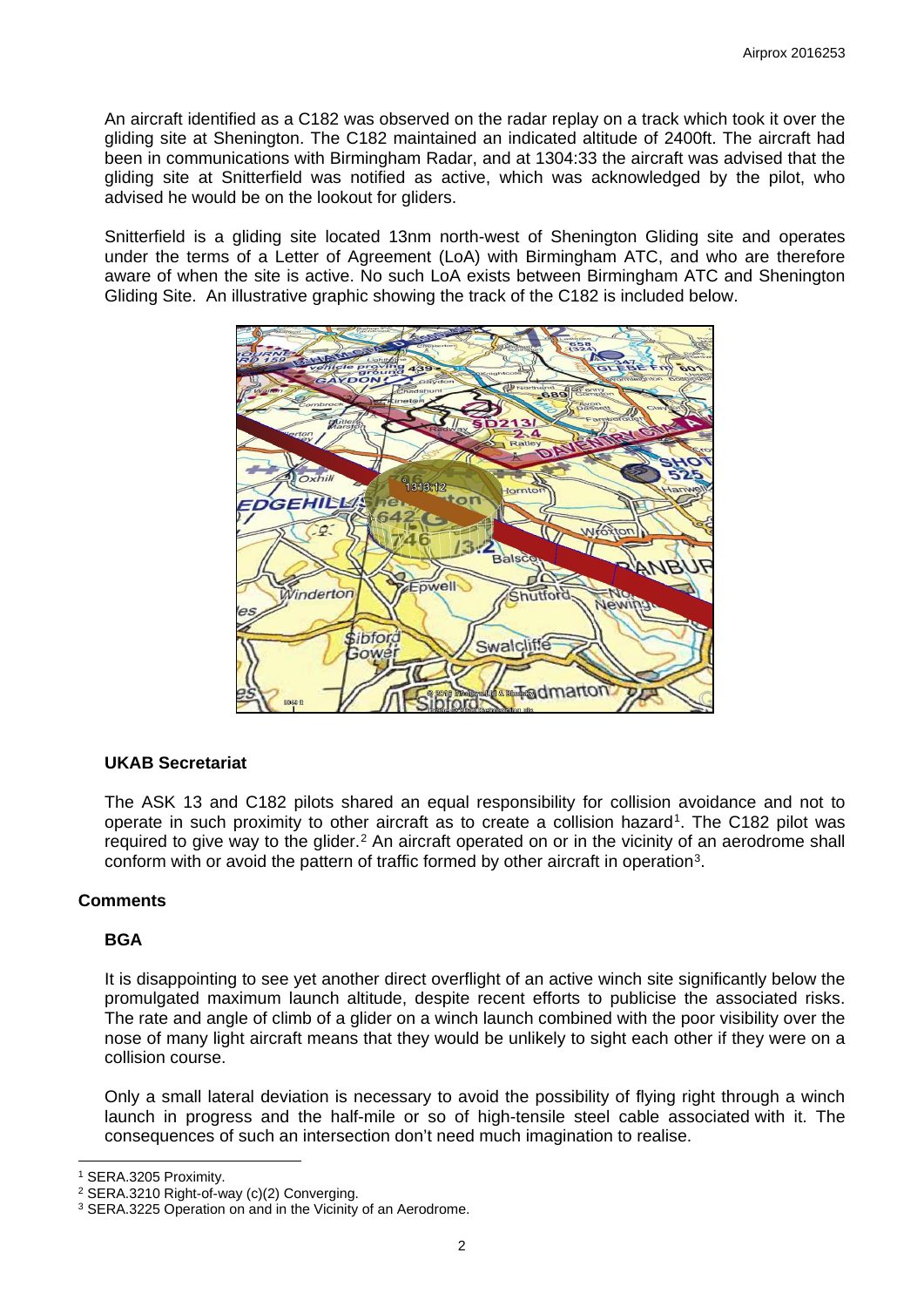## **Summary**

An Airprox was reported when an ASK13 and a C182 flew into proximity at 1313 on Wednesday 30<sup>th</sup> November 2016. Both pilots were operating under VFR in VMC, the ASK13 pilot was at the top of a winch launch and not receiving an ATS. The C182 was receiving a Basic Service from Birmingham.

## **PART B: SUMMARY OF THE BOARD'S DISCUSSIONS**

Information available consisted of reports from the pilots of both aircraft, transcripts of the relevant RT frequencies, radar photographs/video recordings, and reports from the appropriate ATC and operating authorities.

The Board first looked at the actions of the C182 pilot. Members were very concerned that it appeared that the pilot had planned to fly directly through Shenington gliding site at 2500ft, despite it having a promulgated winch launch height of 3200ft; some members opined that it appeared that better pre-flight planning could easily have prevented this Airprox. In this respect, members noted that information about glider site winch-launch heights is readily available in the UK AIP and on the VFR charts. Had the pilot flown just 1nm or so either side of his track he would not have overflown the glider, but a greater separation was recommended to ensure that sufficient account was taken of gliders that might be soaring nearby having just released from the winch. Members noted that Shenington was notified as capable of winch launching up to 3200ft but, fortunately in this case, the glider was only at 1200ft QFE (1900ft amsl) at the time; by good fortune only, this had provided about 500ft of separation between the 2 aircraft.

Commenting that many of the electronic navigational aids available these days would give a warning when approaching gliding sites, members thought that the C182 pilot probably wasn't using one, but should still have had recourse to his VFR chart which would have clearly indicated the glider site and its potential danger. The C182 pilot had been warned about gliders operating at another site by Birmingham ATC, but it seemed that they didn't have any information regarding activity for Shenington. Some members wondered whether the C182 pilot had assumed it wasn't active because he hadn't specifically been warned about it. This started a prolonged debate about whether glider sites should notify local ATC units about their activity and whether these ATC units should then pass information about every glider site known to them to aircraft on a Basic Service. As ever, there was a balance to be had; although it was clearly impractical (and undesirable) for ATC to transmit generic Traffic Information for multiple gliding sites to all aircraft under a Basic Service, some members felt that the UKAB sees too many of these sorts of incidents and that the gliding community could usefully promulgate some of their activity to other airspace users. This could be as simple as ringing around local ATSU on each morning of activity to advise of gliding times that day. However, this was not to take away from the fact that other aviators should always assume that glider sites (and parachuting sites) were active unless positively informed to the contrary. Even in poor weather days gliders may be launching and so glider sites should always be given a wide berth.

Members also thought that electronic conspicuity could also have helped prevent this event. If the glider had had a transponder then not only would the local ATSU perhaps have been able to see the squawk, but in this case the C182 had a TCAS and therefore would also have received an alert. Finally, some members also postulated that the airspace around a glider site should be more akin to a formal avoidance rather than advisory. However, it was quickly agreed that this was probably undesirable given that it would encourage a proliferation of avoidance areas that would probably not be to the benefit of anyone in the GA community, including glider pilots.

Turning to the cause and risk, members quickly agreed that the cause of the incident had been that the C182 pilot had flown directly over a promulgated and active gliding site, below the maximum winch launch altitude, and into conflict with the ASK 13. However, the level of risk was the subject of some debate. Some members were concerned that neither pilot had effectively seen each other until they had passed, and that the fact that they had missed each other was purely down to providence. Others acknowledged that providence had played a part, but that the actual miss distance was such